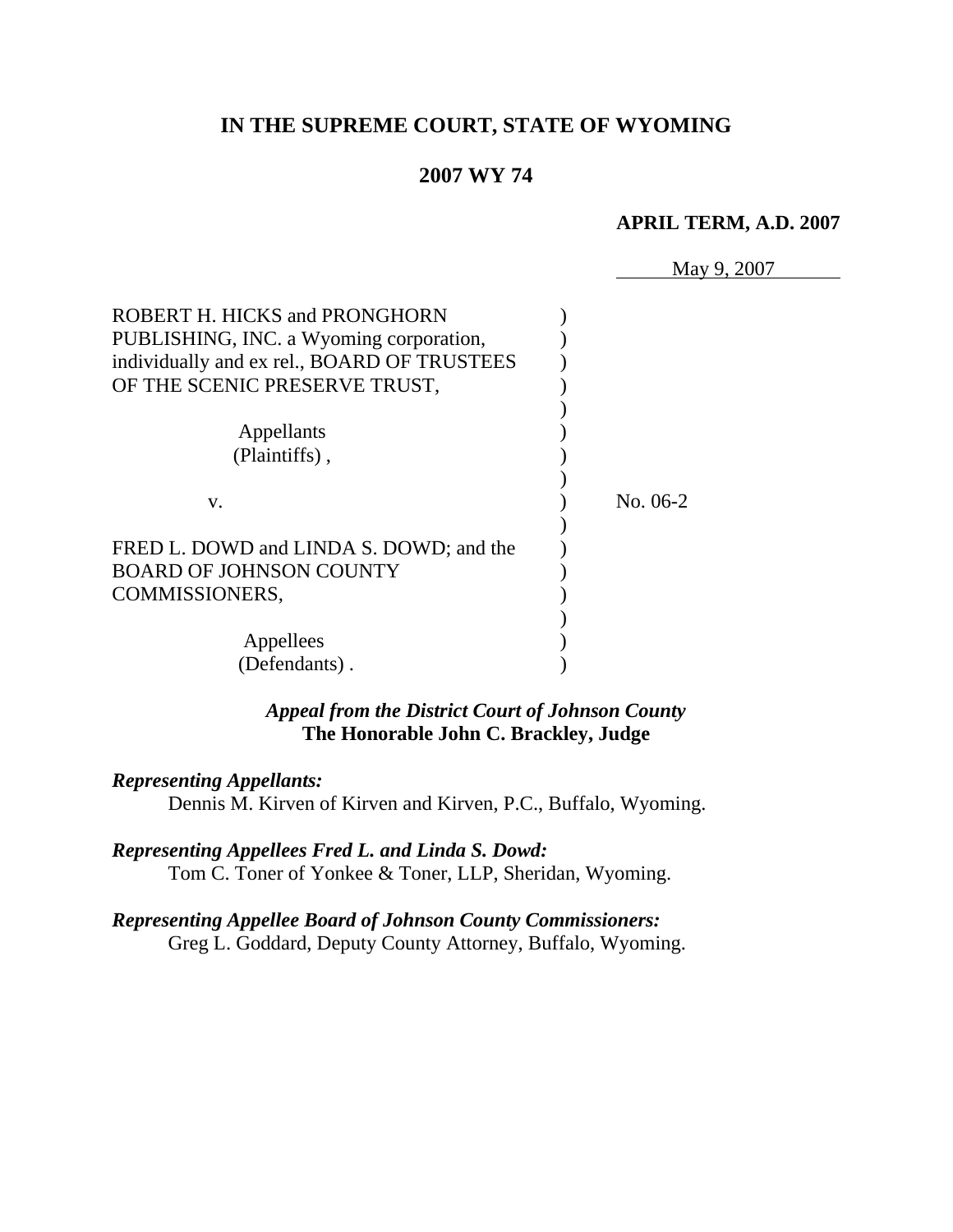# *Before VOIGT, C.J., and GOLDEN, HILL\*, KITE, and BURKE, JJ.*

\*Chief Justice at time of oral argument.

*NOTICE: This opinion is subject to formal revision before publication in Pacific Reporter Third. Readers are requested to notify the Clerk of the Supreme Court, Supreme Court Building, Cheyenne, Wyoming 82002, of any typographical or other formal errors so that correction may be made before final publication in the permanent volume.*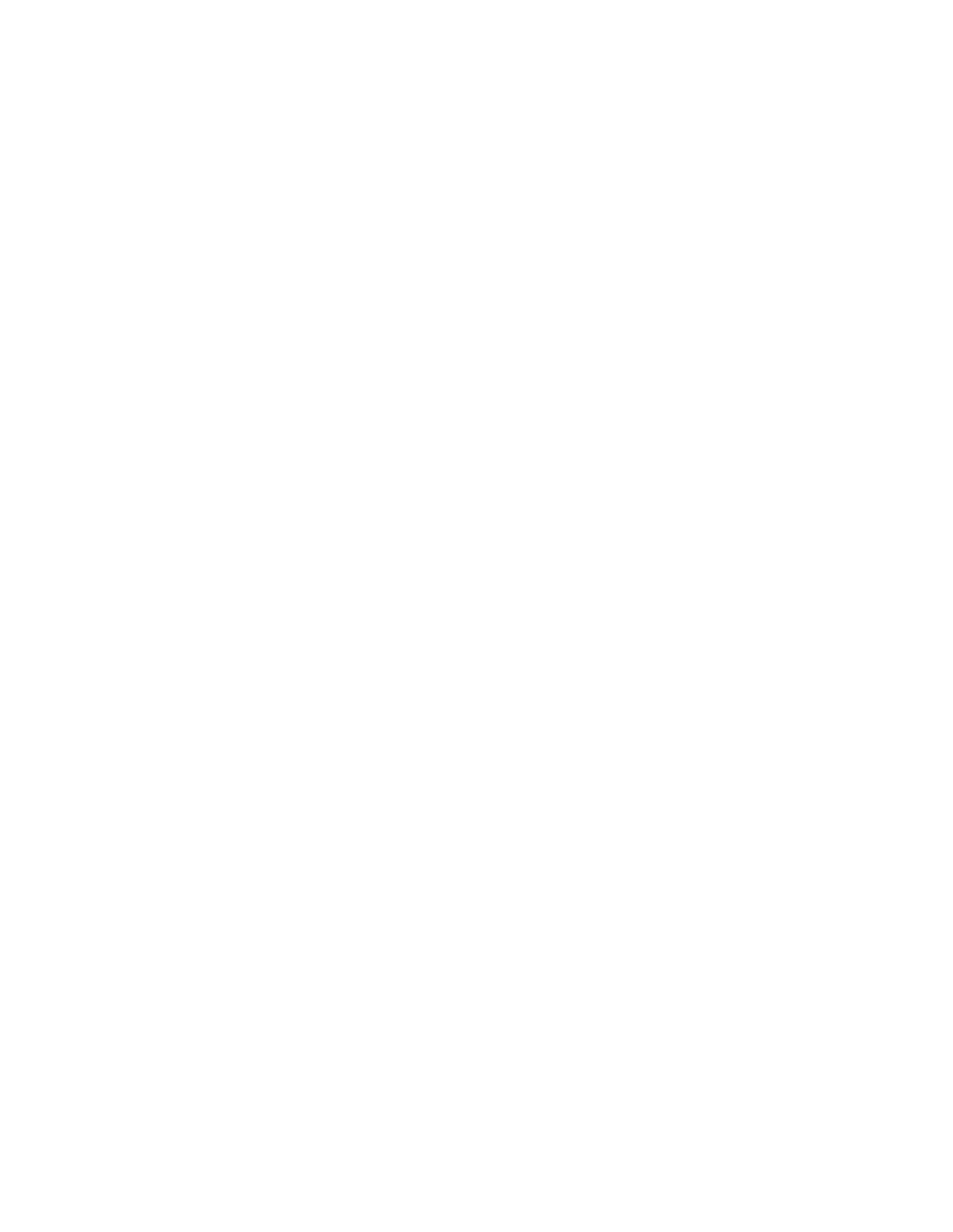#### **HILL, Justice**.

[¶1] The members of the Board of County Commissioners of Johnson County (the Board) serve as the trustees of the Scenic Preserve Trust of Johnson County. On August 6, 2002, the Board acted to terminate a conservation easement held by the Scenic Preserve Trust. On July 14, 2003, Appellants Robert H. Hicks and Pronghorn Publishing, Inc. (Appellants) filed a "Complaint for Declaratory Judgment, Mandamus Relief, Breach of Fiduciary Duties and Constructive Trust." Appellants' complaint challenged the Board's August 6, 2002, actions. In resolving this dispute, the district court first found that there was no violation of Wyoming's open meetings law. Later, concluding that it lacked subject matter jurisdiction, the district court dismissed the remainder of Appellants' claims. The district court ruled that the claims were barred because Appellants did not file a timely petition for review of the Board's action, pursuant to W.R.A.P. 12. We will affirm, but for reasons other than those used by the district court. We conclude that Appellants lack standing to maintain an action to enforce the Scenic Preserve Trust.

#### **ISSUES**

[¶2] Appellants present these six issues for our review:

A. Must plaintiffs exhaust all administrative remedies prior to challenging Johnson County's authority to extinguish a conservation easement granted to the county?

B. Does a violation of the public meeting law void the attempted extinguishment and conveyance of the conservation easement and one acre of property to Dowd?

C. Does Wyoming charitable trust law prohibit the extinguishment of a conservation easement without prior judicial approval?

D. Did the trustees of the scenic preserve trust breach their fiduciary duties as a matter of law by attempting to extinguish and convey trust land to Dowd?

E. Should the district court have imposed a constructive trust on the lands under the conservation easement on behalf of the public?

F. Is the transfer of public property to a private person without compensation a violation of the Wyoming Constitution, Article 3, Section 36 or Article 26, Section 6?

[¶3] In their brief, Appellees Fred and Linda Dowd raise a number of issues, including the following issue, which we find dispositive: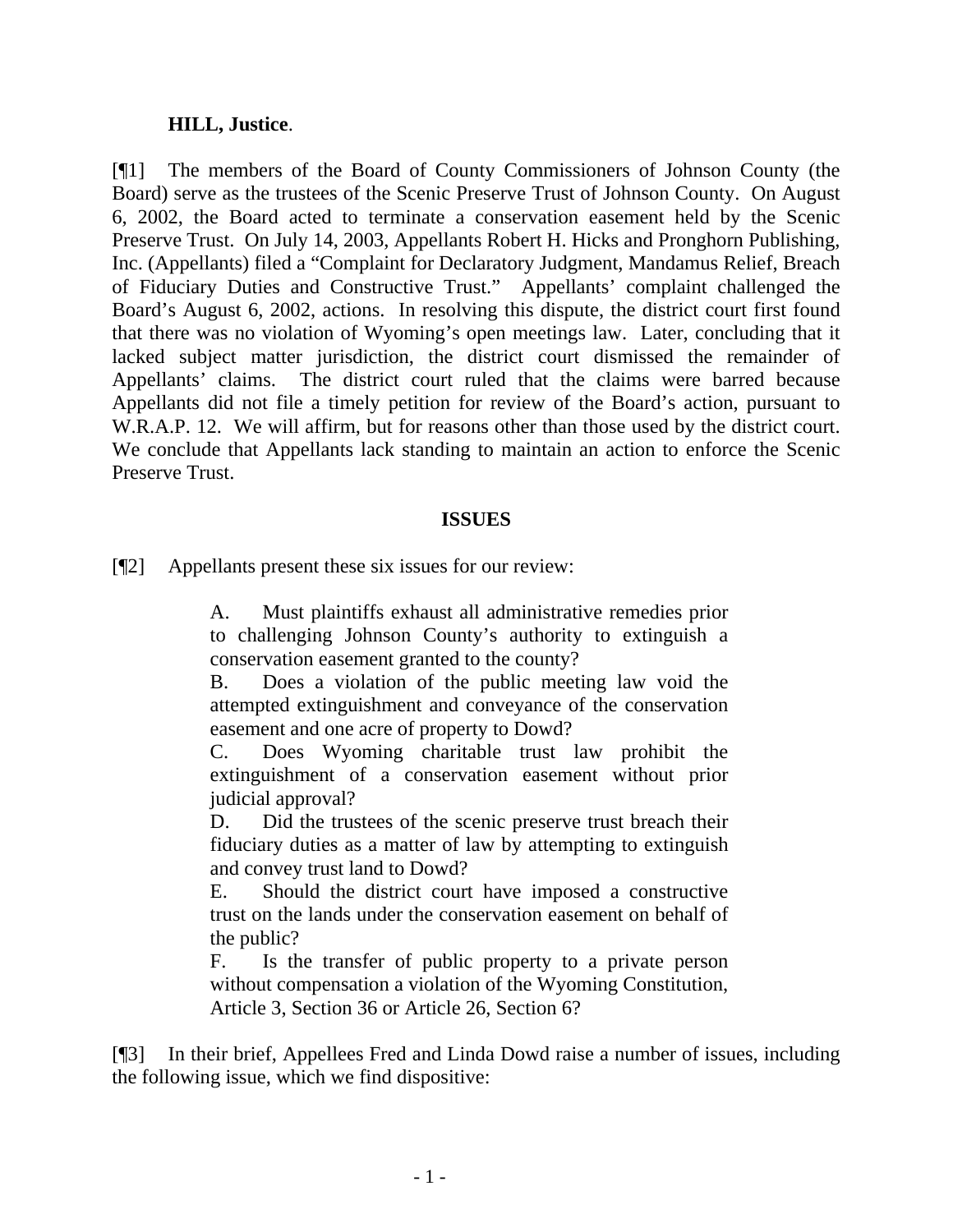Does Hicks have standing as a beneficiary of a charitable trust to challenge the Board of County Commissioners' action terminating the conservation easement?

[¶4] In their reply brief, Appellants present this argument:

Plaintiffs have standing to present matters of substantial public interest and importance.

#### **FACTS**

[¶5] The case arises from a conservation easement on Meadowood Ranch in Johnson County. The conservation easement was established in 1993. At that time, Meadowood Ranch,<sup>[1](#page-4-0)</sup> which contains approximately 1,043 acres, was owned by the Lowham Limited Partnership, the predecessor in interest to Appellees Fred and Linda Dowd (the Dowds). In 1993, Paul Lowham, one of the principals of the Lowham Limited Partnership, approached the Board of County Commissioners of Johnson County (the Board) about placing a conservation easement on Meadowood Ranch.

[¶6] On December 21, 1993, the Board of County Commissioners of Johnson County (the Board) adopted Resolution No. 145, which was entitled "Scenic Resources Resolution." The resolution established the "Scenic Preserve Trust" and provided:

> Johnson County contains many areas with specific qualities that should be preserved in as close to their natural state or their current state as possible. Such qualities are known as scenic resources. Scenic resources encompass all attributes of the landscape from which visually defined values arise including but not limited to topography, rock outcrops, vegetation, lakes and streams, panoramic view, and wildlife.

> In the interest of protecting the public health, safety and welfare; in the interest of protecting Johnson County's priceless environmental quality and scenic beauty; in the interest of maintaining and enriching the human environment for both residents and visitors to Johnson County; and in the interest of maintaining and enhancing Johnson County's economy, of which the tourism section is prominent, the Board of County Commissioners believes it advisable to establish a scenic preservation trust.

<span id="page-4-0"></span> $<sup>1</sup>$  The Ranch is now known as C Bar B Ranch. For the sake of simplicity, we will refer to the property as</sup> Meadowood Ranch.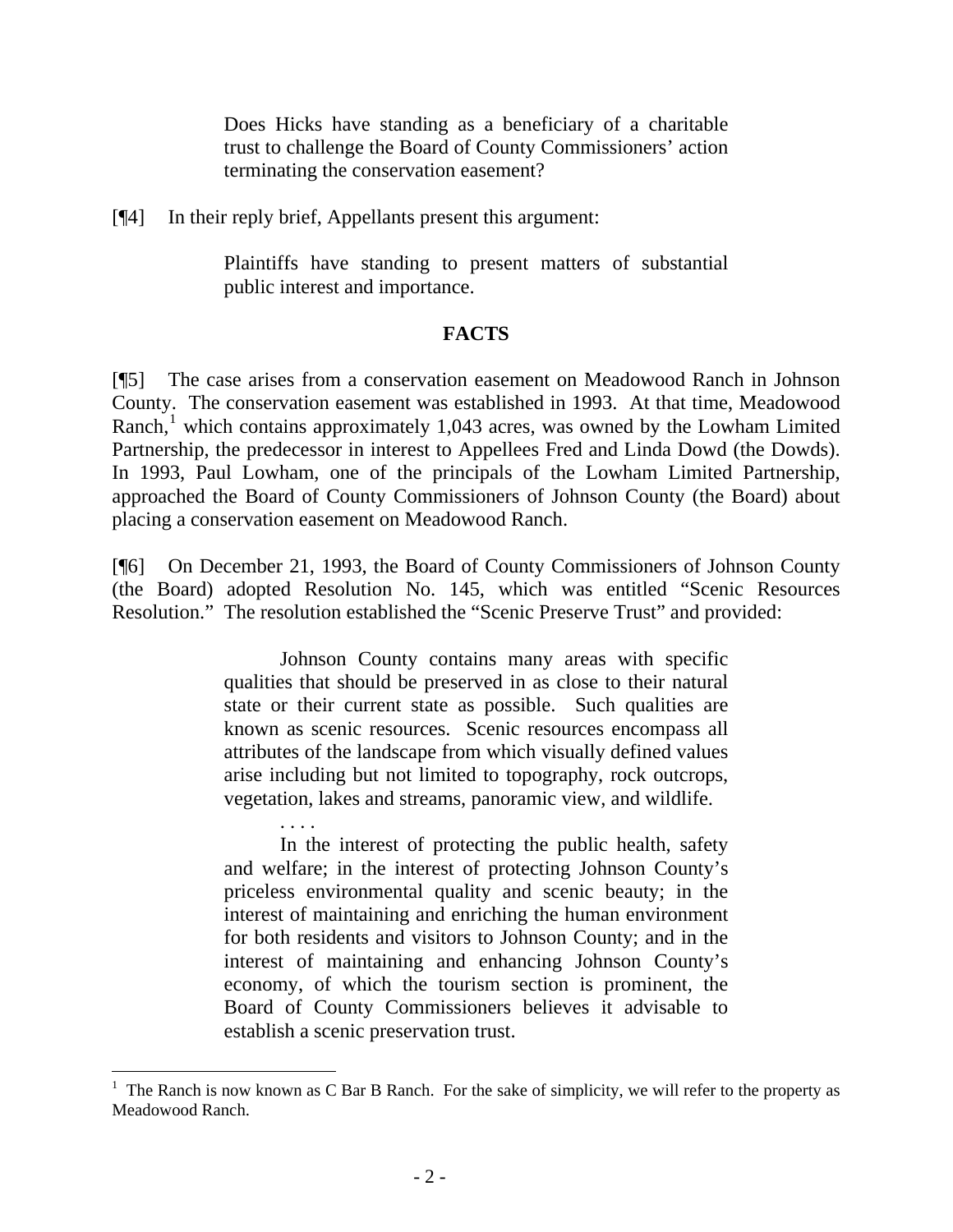#### Section 4: Establishment of Scenic Preserve Trust.

The Board of County Commissioners hereby establishes the Scenic Preserve Trust of Johnson County, Wyoming (hereinafter referred to as the "Trust") as the entity in which real Trust Property Rights are vested and maintained according to this resolution.

Section 5: Purpose.

The Trust shall be the repository for Trust Property Rights for Johnson County, Wyoming, for the purpose of preserving and enhancing the scenic resources of Johnson County.

. . . .

Section 6: Board of Trustees.

The Trust shall be governed by a Board of Trustees. The members of the Board of Trustees shall be the members of the Board of County Commissioners of Johnson County.

Section 7: Acquisition of Interests in Real Property.

a. The Trust may acquire by purchase, gift, devise or bequest title to, or any interest in, or rights in real property, including land and water, that will cause the County's scenic resources to be preserved in accord with the purposes of this resolution. (All such rights herein referred to as "Trust Property Rights").

b. The Trust Property Rights which constitute the assets of the Trust may be fee simple title to such property, scenic easements in such property, development rights of such property, or such other less-than-fee interests in such property as are consistent with the purposes of this resolution.

Resolution 145 became effective on the date of its adoption, December 21, 1993.

[¶7] On December 29, 1993, the Lowham Limited Partnership executed a "Deed of Conservation Easement and Quit Claim Deed." The deed transferred to the Board a oneacre tract of Meadowood Ranch, as well as a conservation easement over the ranch. The conservation easement was intended to "preserve and protect in perpetuity the natural, agricultural, ecological, wildlife habitat, open space, scenic and aesthetic features and values of the Ranch." The grantors expressed their intent that the conservation easement be maintained in perpetuity unless "unforeseeable circumstances" made the continuation of the conservation easement impossible. The conservation easement prohibited the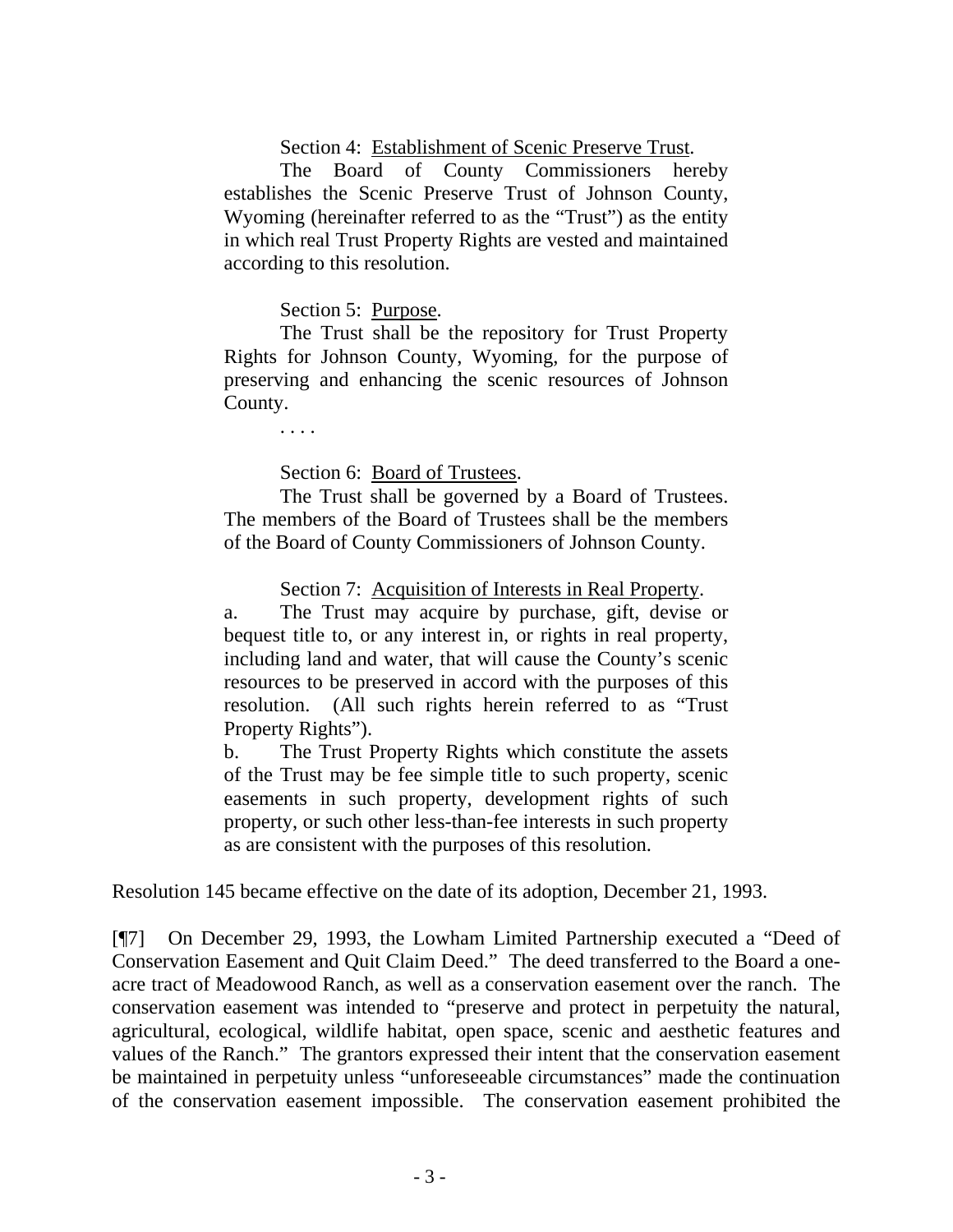"removal of minerals, hydrocarbons, and other materials on or below the surface of the land." On April 15, 1997, the Board quitclaimed the one-acre parcel of Meadowood Ranch to the Scenic Preserve Trust of Johnson County, "subject to any easements or rights-of-way that have been legally acquired."

[¶8] On February 1, 1999, the Lowham Limited Partnership sold Meadowood Ranch to the Dowds. The Dowds took the property subject to the conservation easement. In 2001, coal bed methane development was contemplated by a company that owns mineral interests underlying Meadowood Ranch. As a result, in June of 2002, the Dowds requested that the Board terminate the conservation easement. The Dowds asserted that coal bed methane development was unpreventable, unanticipated, and inconsistent with the terms of the conservation easement. The Dowds proposed that the conservation easement could be extinguished if the Board sold them the one-acre parcel and the conservation easement.

[¶9] On August 6, 2002, the Board, at a regularly scheduled meeting, took action to extinguish the conservation easement on Meadowood Ranch. First, the Board adopted Resolution No. 257. The resolution authorized the Board to execute a quitclaim deed that would transfer the one-acre parcel and conservation easement to the Dowds. The resolution referred to coal bed methane development on Meadowood Ranch, noting that such development was inconsistent with the purposes of the conservation easement. Next, the Board executed a "Quitclaim Deed," which transferred to the Dowds the oneacre tract and the conservation easement over Meadowood Ranch. The deed stated that the conservation easement over Meadowood Ranch was "extinguished and terminated." As part of the transfer, the Dowds agreed to "indemnify and hold harmless the Board and the County." As far as the record shows, there was no W.R.A.P. 12 Petition for Review of any of the actions taken by the Board on August 6, 2002.

[¶10] Appellant Robert Hicks is a resident of Johnson County. In addition to owning lands in Johnson County, Mr. Hicks owns Pronghorn Publishing, which publishes the Buffalo Bulletin, a newspaper of general circulation throughout Johnson County. A reporter from the Buffalo Bulletin attended the Board meeting held on August 6, 2002. Public notice of the meeting was published in the Buffalo Bulletin on August 22, 2002.

[¶11] Approximately ten months later, Appellants began this litigation. On June 3, 2003, Appellants filed a notice of governmental claim. On July 14, 2003, Appellants filed a "Complaint for Declaratory Judgment, Mandamus Relief, Breach of Fiduciary Duties and Constructive Trust."

[¶12] In the complaint, Appellants first alleged that the actions taken by the Board on August 6, 2002, violated the Wyoming Public Meetings Act, rendering the Quitclaim Deed void. Second, Appellants sought a writ of mandamus to require the Board to rescind the Quitclaim Deed, as a "violation of the Board's fiduciary duties and in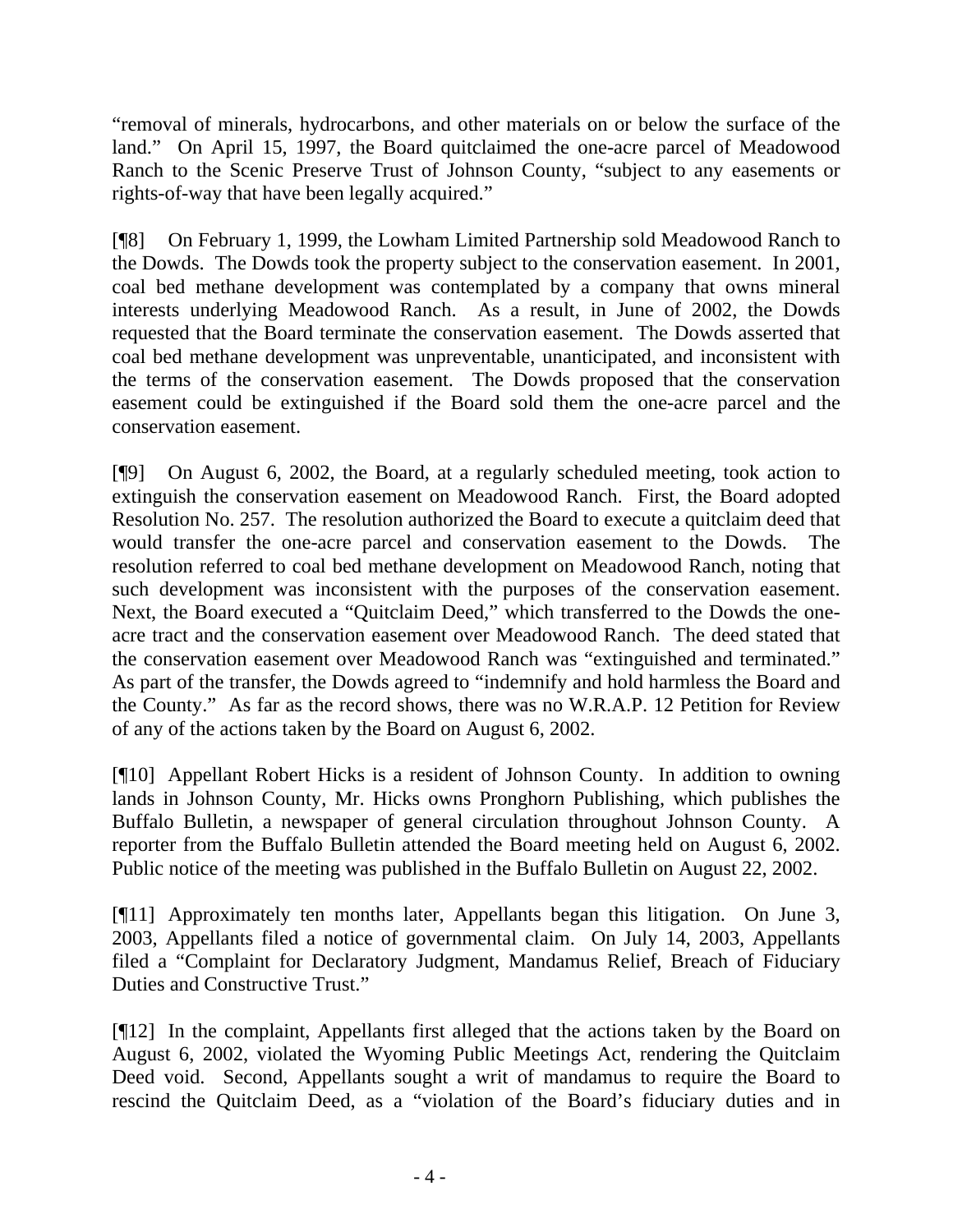violation of the terms of the conservation easement." Appellants alleged that the Conservation Easement could not be extinguished until it was judicially determined that unforeseeable circumstances made the continuation of the easement impossible. Third, Appellants claimed that the Board members had breached their fiduciary duties as trustees of the Scenic Preserve trust by failing to transfer trust property in exchange for property of at least equal market value. Appellants sought a declaration that the quitclaim deed is null and void. Appellants also sought a judgment in favor of the Scenic Preserve Trust. In the alternative, Appellants requested that a constructive trust be imposed on Meadowood Ranch, to compensate for extinguishment of the conservation easement.

[¶13] The Board and the Dowds answered the complaint. Both answers asserted that Appellants lacked standing to pursue this litigation. Later, the Dowds filed a motion for summary judgment. Appellants opposed the Dowds' motion for summary judgment and filed their own motion for summary judgment. In opposing Appellants' motion for summary judgment, the Dowds provided briefing to support their assertion that Appellants lack standing to enforce the terms of the Scenic Preserve Trust. In response, Appellants contended that their standing should be recognized because this matter involves issues of substantial public interest and importance.

[¶14] On April 12, 2004, the district court denied the motions for summary judgment. In its "Order Denying Motions for Summary Judgment," the district court made a number of findings. First, the district court found that the conservation easement was transferred to a charitable trust, the Scenic Preserve Trust of Johnson County. Second, citing Wyo. Stat. Ann. § 4-10-103, the district court found that "the conservation easement was granted and accepted for the benefit of Wyoming citizens, so a Johnson County resident, including Mr. Hicks, is a beneficiary and has standing." Next, the district court found that, under Title 4 of the Wyoming Statutes, the district courts "have exclusive jurisdiction concerning administration of charitable trusts and under Wyoming Administrative Procedures Act appeal is not required before requesting the Court to adjudicate controversies concerning charitable trusts." In addition, the district court found that there was no violation of the open meetings law. (Although the district court's order was styled as an order denying summary judgment, this resolved this claim.) Finally, the district court found that Wyo. Stat. Ann. § 4-10-110 (LexisNexis [2](#page-7-0)005)<sup>2</sup> "recognizes that the Wyoming Attorney General has a right to act as a beneficiary with respect to charitable trusts." The district court ordered the parties to notify the Wyoming Attorney General's Office of the action, to afford the Attorney General an opportunity to intervene in this action.

<span id="page-7-0"></span> $\overline{a}$ 2 **Wyo. Stat. Ann. § 4-10-110. Others treated as qualified beneficiaries.**

 <sup>. . . .</sup>  (d) The attorney general of this state may exercise the rights of a qualified beneficiary with respect to a charitable trust having its principal place of administration in this state by notifying the trustee by written notice.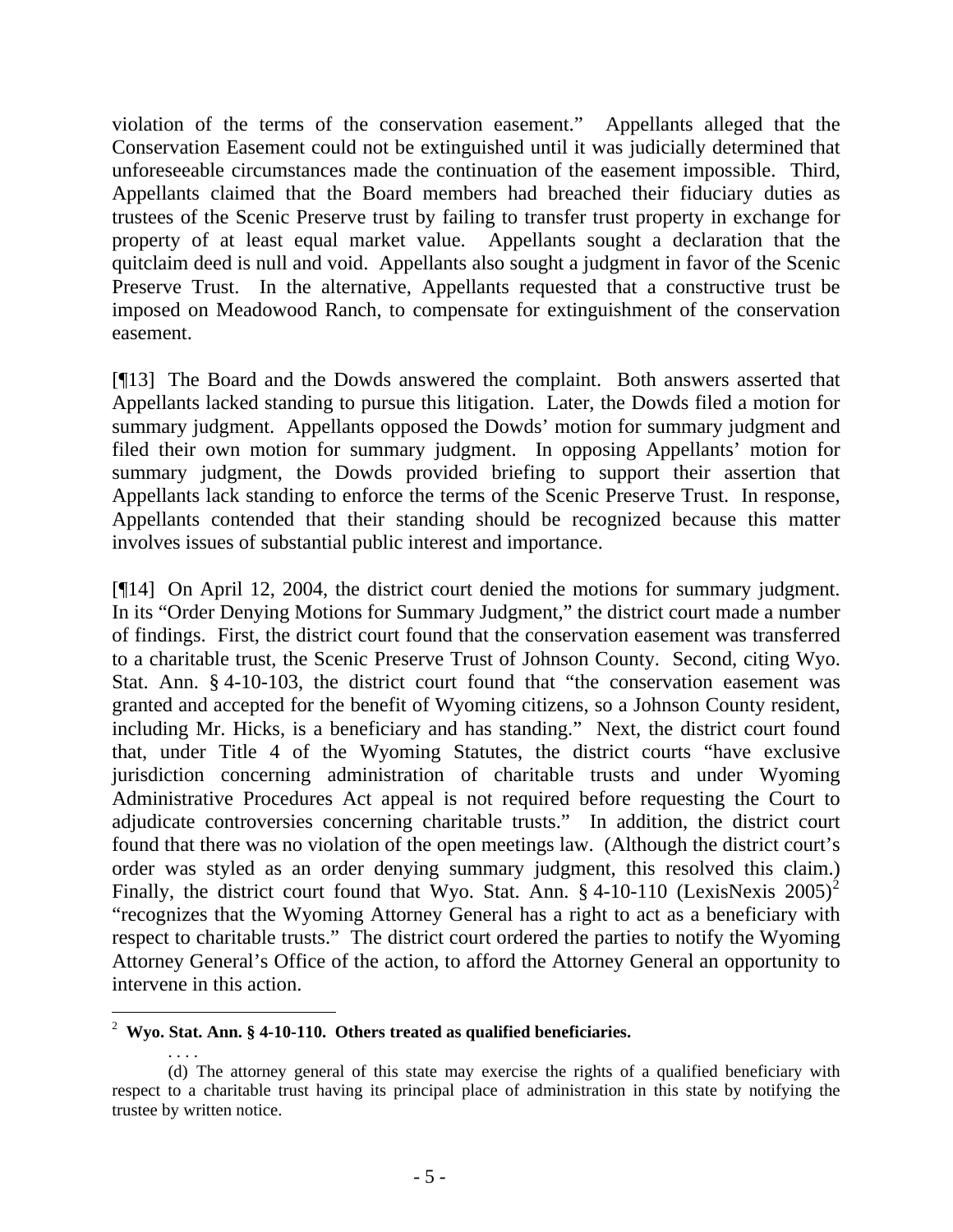[¶15] The Attorney General was notified of the action. On May 3, 2004, the Attorney General responded to the notice, writing that the

> Attorney General's Office does not need to intervene in this matter. The issues are squarely before the Court and the interests of the public, as the beneficiaries of the conservation easement at issue here, are being represented by arguments of counsel on all sides.

The Attorney General has not participated in this appeal. The case was set for trial.

[¶16] Before trial, however, the Dowds filed a motion to dismiss the remaining claims for lack of subject matter jurisdiction. The Dowds argued that because Appellants were claiming to be aggrieved or adversely affected by the Board's actions of August 6, 2002, Appellants' remedy was to file a petition for review of agency action pursuant to W.R.A.P. 12. Because Appellants did not file a petition pursuant to W.R.A.P. 12, the Dowds contended that the remaining three causes of action (writ of mandamus, breach of fiduciary duties, and constructive trust) should be dismissed for lack of subject matter jurisdiction. After a telephonic hearing, the district court, reversing its earlier decision, dismissed the remaining claims for lack of subject matter jurisdiction. In its order, the district court adopted the Dowds' argument and ruled that the remaining claims were barred because Appellants did not file a W.R.A.P. 12 petition for review of agency action. This timely appeal followed.

#### **DISCUSSION**

[¶17] Although the district court dismissed this action due to lack of subject matter jurisdiction due to failure to file a W.R.A.P. 12 petition for review, we believe this case is more properly resolved on a different, but equally important, jurisdictional ground. We conclude that Appellants lack standing to enforce the Scenic Preserve Trust.

[¶18] We find it appropriate to decide this matter on standing grounds for a number of reasons. Standing is a "jurisprudential rule of jurisdictional magnitude." *Jolley v. State Loan and Inv. Bd.*, 2002 WY 7, ¶ 6, 38 P.3d 1073, 1076 (Wyo. 2002); *see also Washakie County School Dist. No. One v. Herschler*, 606 P.2d 310, 316 (Wyo. 1980) ("Standing is a jurisdictional issue.") It is axiomatic that the existence of subject matter jurisdiction is a question of law that can be raised at any time. *Granite Springs Retreat Ass'n, Inc. v. Manning*, 2006 WY 60, ¶ 5, 133 P.3d 1005, 1009-10 (Wyo. 2006); *Mutual of Omaha Ins. Co. v. Blury-Losolla*, 952 P.2d 1117, 1119-20 (Wyo. 1998). In addition, the standing issue was considered in the district court, and the Dowds and the Appellants have provided appellate briefing on the issue. Under the circumstances, we believe it appropriate to resolve this matter on this ground.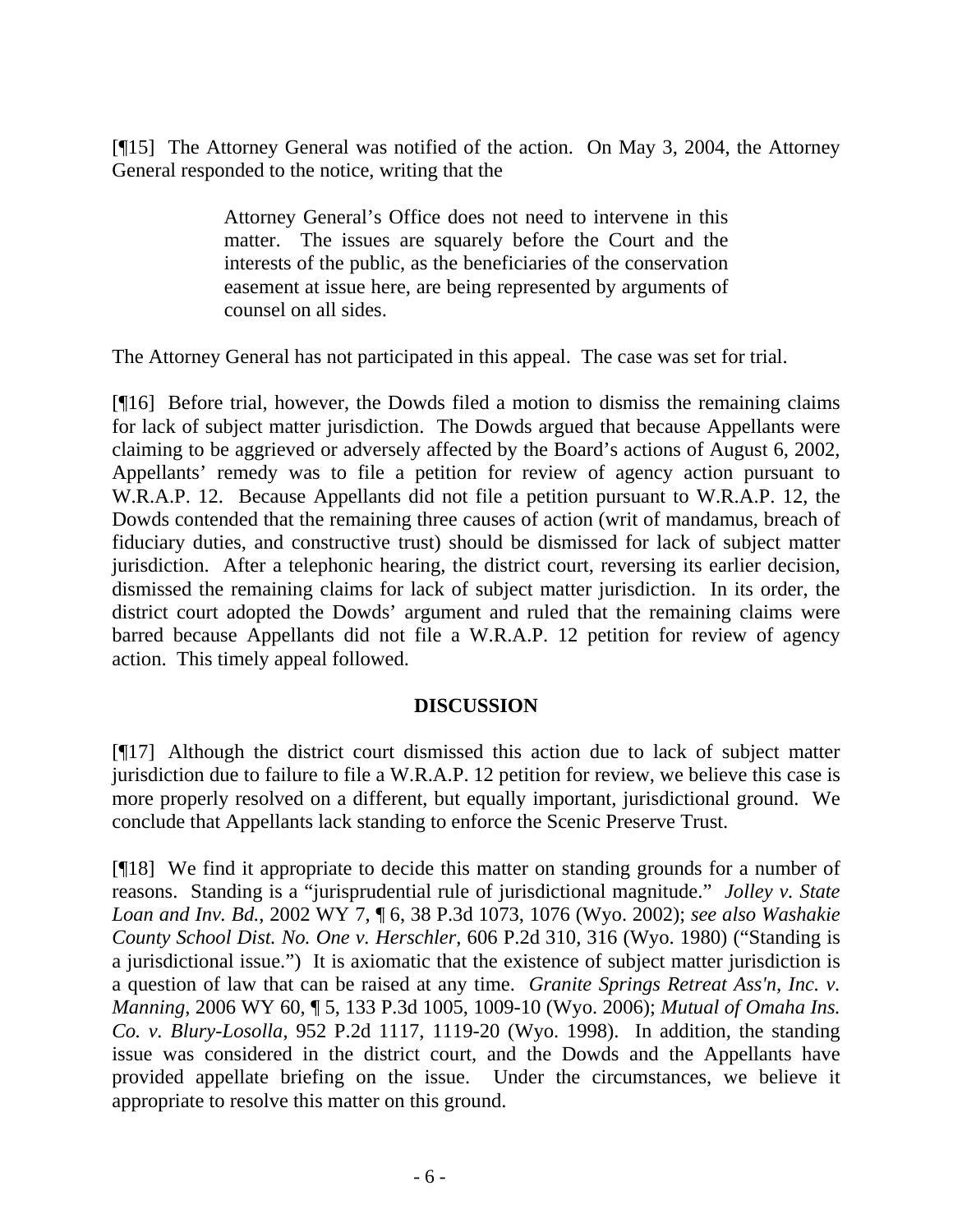[¶19] The district court found that the Scenic Preserve Trust is a charitable trust. Charitable trusts are recognized in Wyoming, both in case law and statute. *See Town of Cody v. Buffalo Bill Memorial Ass'n*, 196 P.2d 369, 377, 64 Wyo. 468 (Wyo. 1948). Wyoming's Uniform Trust Code includes the following provision regarding charitable trusts:

> Wyo.Stat.Ann. § 4-10-406. Charitable purposes; enforcement. (a) A charitable trust may be created for the relief of poverty, the advancement of education or religion, the promotion of health, governmental or municipal purposes, or other purposes the achievement of which is beneficial to the community.

[¶20] In their brief, Appellants do not challenge the district court finding that the Scenic Preserve Trust is a charitable trust. Instead, they agree that the Scenic Preservation Trust is a charitable trust, whether under common law principles or under current statutory law. Given the district court's unchallenged finding, we must agree that the Scenic Preserve Trust is a charitable trust.

[¶21] We also conclude that Appellants' action is one to enforce the Scenic Preserve Trust. Appellants' claims are based on (1) the Board's alleged violations of the terms of the Scenic Preserve Trust itself, and/or (2) the Board's alleged violations of the terms of the conservation easement held by the Scenic Preserve Trust. Implicit in Appellants' claims is that the Scenic Preserve Trust is bound by the terms of the conservation easement.<sup>[3](#page-9-0)</sup> See Town of Cody v. Buffalo Bill Memorial Ass'n, 196 P.2d 369, 377, 64 Wyo. 468 (Wyo. 1948) ("Grants made to a charitable corporation may, of course, be of various kinds. They may be absolute or, on the other hand, proper terms, conditions and directions may be annexed thereto. In the latter case, the terms, conditions and directions annexed must be carried out.") We conclude that this is an action seeking to enforce the Scenic Preserve Trust.

Standing to enforce a charitable trust

<span id="page-9-0"></span> $3$  Wyoming law now includes the "Uniform Conservation Easement Act," which became effective July 1, 2005. *See* Wyo. Stat. Ann. § 34-1-201 *et seq*. That act includes the following provision.

> **Wyo. Stat. Ann. § 34-1-203. Judicial action; modification; termination.**

(a) An action affecting a conservation easement may be brought by:

 (i) An owner of an interest in the real property burdened by the conservation easement;

(ii) A holder of the conservation easement;

 (iii) A person having third-party rights of enforcement, as named in the instrument creating the conservation easement.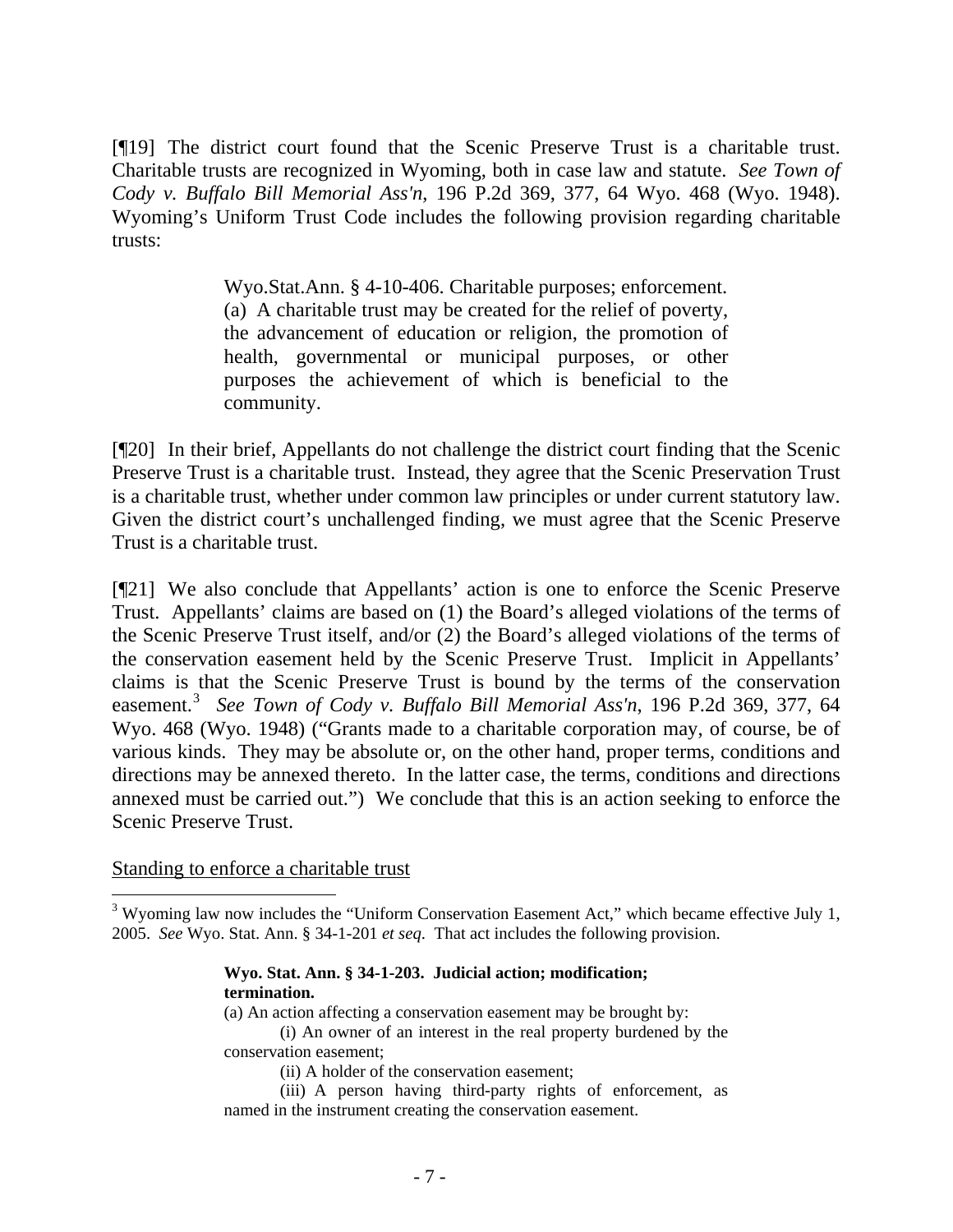[¶22] After our review of the common law and Wyoming's Uniform Trust Code, we are compelled to disagree with the district court on its ruling that Appellants have standing. A statement of the common law rule regarding the enforcement of charitable trusts is found in § 391 of the Restatement (Second) of Trusts, which provides:

### **Who Can Enforce a Charitable Trust.**

A suit can be maintained for the enforcement of a charitable trust by the Attorney General or other public officer, or by a co-trustee, or by a person who has a special interest in the enforcement of the charitable trust, but not by persons who have no special interest or by the settlor or his heirs, personal representatives or next of kin.

[¶23] *See also* Restatement (Third) of Trusts § 28, Cmt. C; IVA William F. Fratcher, *Scott on Trusts*, § 364 (4th ed.1989) ("A charitable trust is enforceable at the suit of the Attorney General, and ordinarily is not enforceable at the suit of any individual beneficiary, although in the case of some charitable trusts there may be beneficiaries having such a special interest in the performance of the trust as to entitle them to maintain a suit to enforce it."); *Scott on Trusts* at § 391.

[¶24] With regard to persons holding a special interest, the Restatement provision includes this comment:

> *c. Person having a special interest*. As has been stated, a trust is not a charitable trust where the beneficiaries are limited to definite persons. **The mere fact that a person is a possible beneficiary is not sufficient to entitle him to maintain a suit for the enforcement of a charitable trust.** A charitable trust may, however, be created whereby a particular person is entitled to receive a benefit under the trust. Thus, a charitable trust may be created for the benefit of the minister for the time being of a particular church. See §§ 371, 375. In such a case a minister of the church can maintain a suit against the trustee for the enforcement of the trust. So also, where a charitable trust is created for the relief of poverty or the promotion of education, it may be provided that particular persons shall be entitled to a preference in receiving benefits under the trust. See §§ 370, 375. In such a case any such person can maintain a suit against the trustees for the enforcement of the trust. So also, a charitable trust may be created by the terms of which a particular corporation is entitled to a benefit under the trust. Thus, a charitable trust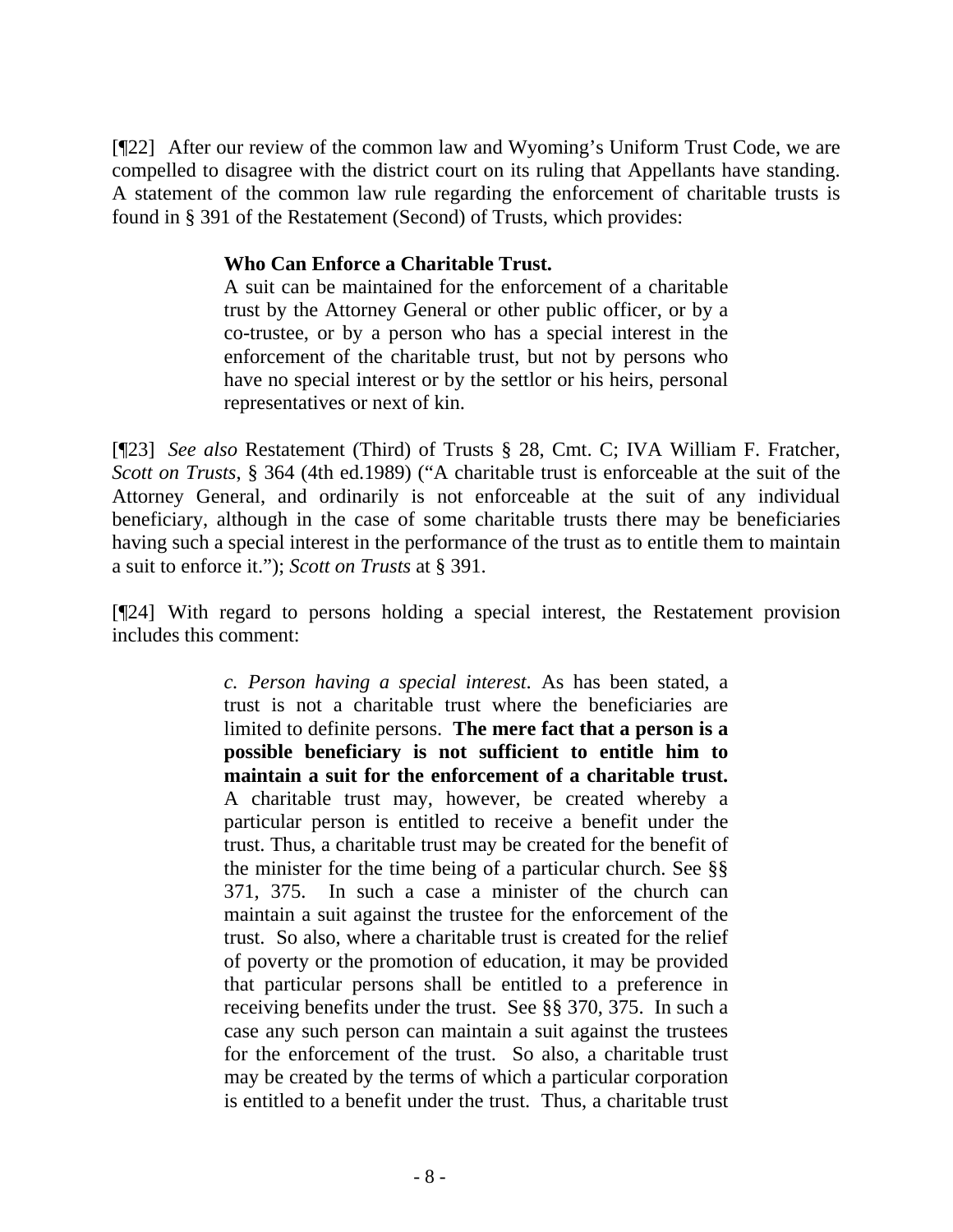may be created by the terms of which the trustees are under a duty to pay the income to a particular incorporated church. In such a case the church corporation can maintain a suit against the trustees for the enforcement of the trust. [Emphasis added.]

[¶25] The rationale behind the common law rule is found in a leading treatise:

The persons affected by such trusts are usually some or all of the members of a large and shifting class of the public. If any member of this class who deemed himself qualified might begin suit, the trustee might be subjected to unnecessary litigation. Often no given individual can prove that he will necessarily benefit from the charity. All may be prospective or possible beneficiaries, but no one can be said to be a certain recipient of aid. In ultimate analysis it is the public at large which benefits, and not merely the individuals directly assisted. Thus, there is some reason for vesting in a single authority the discretion and power to enforce such trusts, rather than in leaving the matter to the numerous, changing, and uncertain members of the group to be aided.

Ronald Chester, George Gleason Bogert & George Taylor Bogert, *The Law of Trusts and Trustees* § 411, at 13 (3d ed. 2005); *see also State ex rel. Nixon v. Hutcherson*, 96 S.W.3d 81, 84 (Mo. 2003). In other words, "It is well established that persons are not entitled to sue if their only benefit from enforcement of the trust is that shared by other members of the public. The community's interest in the enforcement of a charitable trust must be vindicated by the attorney general." *Mitchellville Cmty. Ctr., Inc. v. Vos (In re Clement Trust)*, 679 N.W.2d 31, 37 (Iowa 2004).

[¶26] Recently, the common law standing rule has expanded. "[A]s public attention to laxity in the enforcement by the Attorney General increases, courts have begun to expand standing to enforce charitable trusts" to others. Chester, et al., *The Law of Trusts and Trustees*, § 411, at 2. Generally, that power has been extended to individuals with a fiduciary interest (trustees, former and subsequent trustees, or subtrustees); to specially interested beneficiaries; and to the settlors and their successors. *Id*., at § 412 – 415; *see also Forest Guardians v. Powell*, 24 P.3d 803, 808 (N.M.App. 2001).

[¶27] With these common law principles in mind, we turn to Wyoming's Uniform Trust Code.<sup>[4](#page-11-0)</sup> Wyo. Stat. Ann. § 4-10-106 ("The common law of trusts and principles of equity

<span id="page-11-0"></span><sup>4</sup> The Uniform Trust Code, Wyo. Stat. Ann. § 4-10-101 *et. seq.*, became effective July 1, 2003, just 13 days before Appellants commenced this action. The Uniform Trust Code "applies to all judicial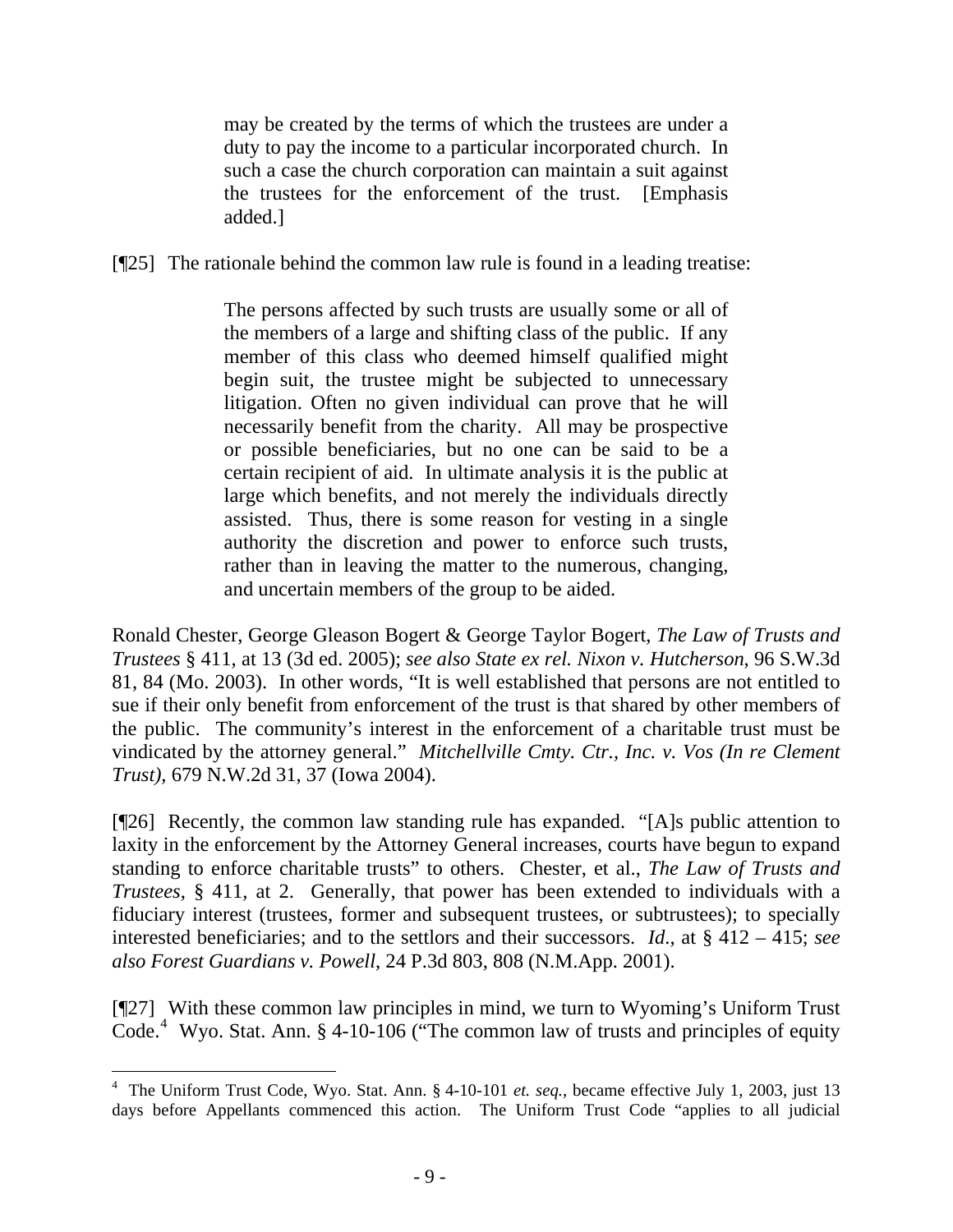supplement this act, except to the extent modified by this act or another statute of this state.") With regard to who may act as beneficiary of charitable trusts, Wyoming's Uniform Trust Code provides:

## **Wyo. Stat. Ann. § 4-10-406. Charitable purposes; enforcement.**

. . . .

(c) The settlor of a charitable trust, among others, may maintain a proceeding to enforce the trust.

# **Wyo. Stat. Ann. § 4-10-110. Others treated as qualified beneficiaries.**

(d) The attorney general of this state may exercise the rights of a qualified beneficiary with respect to a charitable trust having its principal place of administration in this state by notifying the trustee by written notice.

[¶28] Reading Wyo. Stat. Ann. § 4-10-110(d) and § 4-10-406(c) (LexisNexis 2005) in *pari materia*, and keeping in mind that the Uniform Trust Code is supplemented by the common law of trusts, we conclude that, in Wyoming, a charitable trust may be enforced by a settlor, the attorney general, or a qualified beneficiary of the trust.

[¶29] Because none of the Appellants is a settlor of the Scenic Preserve Trust or the attorney general, the only question is whether or not Appellants are qualified beneficiaries. In its ruling that Appellants had standing, the district court found that Appellants were beneficiaries. It wrote:

> …[U]nder current Wyoming law, W.S. § 4-10-103, a beneficiary would include any person or corporation that has a present or future beneficial interest in the trust; the conservation easement was granted and accepted for the benefit of Wyoming citizens, so a Johnson County resident, including Mr. Hicks, is a beneficiary and has standing.

[¶30] However, § 4-10-110(d) refers to "qualified beneficiaries," not simply "beneficiaries." Indeed, the Uniform Trust Code draws a distinction between the two types of beneficiaries, defining the terms in this fashion:

(ii) "Beneficiary" means a person that:

proceedings concerning trusts commenced on or after July 1, 2003." Wyo. Stat. Ann. § 4-10-1103(a)(ii) (LexisNexis 2005).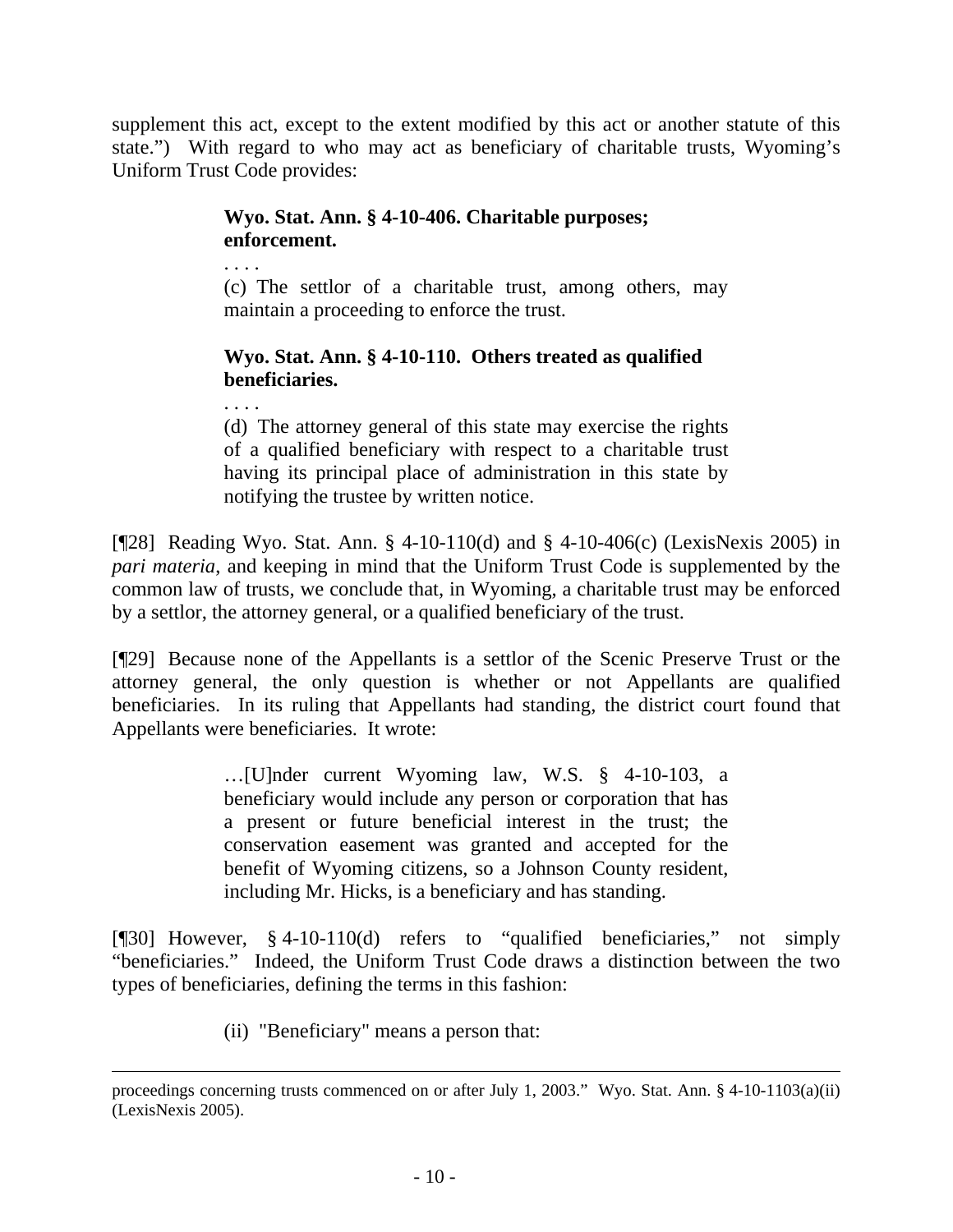(A) Has a present or future beneficial interest in a trust, vested or contingent; or

(B) In a capacity other than that of trustee, holds a power of appointment over trust property.

. . . . (xv) "Qualified beneficiary" means a beneficiary who is currently entitled to distributions of income or principal from the trust or has a vested remainder interest in the residuary of the trust which is not subject to divestment;

Wyo. Stat. Ann. § 4-10-103(a) (LexisNexis 2005).

[¶31] While Appellants may meet the definition of "beneficiary," Appellants do not meet the definition of "qualified beneficiary," a term analogous to the common law concept of "special interest." Appellants' only benefit from enforcement of the trust is that shared by other members of the public. Therefore, we hold that Appellants lack standing to enforce the terms of the Scenic Preserve Trust.

## The Attorney General's role in this case

[¶32] The parties also take different positions with respect to the Attorney General's declination to become involved in this suit. Appellants contend that the Attorney General's approach means that they, Appellants, have the green light to pursue this litigation. For their part, the Dowds contend that "[o]nce the Attorney General declined to participate, for whatever reason, the case should have been over because Hicks does not have standing, and standing cannot be conferred by consent of anyone."

[¶33] We take a third, more pragmatic, approach to the Attorney General's nonparticipation. At the time the Attorney General declined to participate, the district court had already ruled that Appellants had standing to pursue this action. While we do not agree with that ruling, at the time, it was the law of this case. Given the district court's ruling, it was understandable that the Attorney General would allow well-represented private litigants to pursue this litigation. However, there is nothing indicating that the Attorney General formally authorized Appellants to pursue this litigation on his behalf. At the same time, given our holding that Appellants do not have standing, the Attorney General has the opportunity to reassess his position.

Matters of great public interest and importance

[¶34] In their reply brief, Appellants again argue that their standing should be recognized under "the great public interest and importance doctrine," which acts as an exception to the standing requirement. We discussed that doctrine at length in *Jolley*, where we wrote: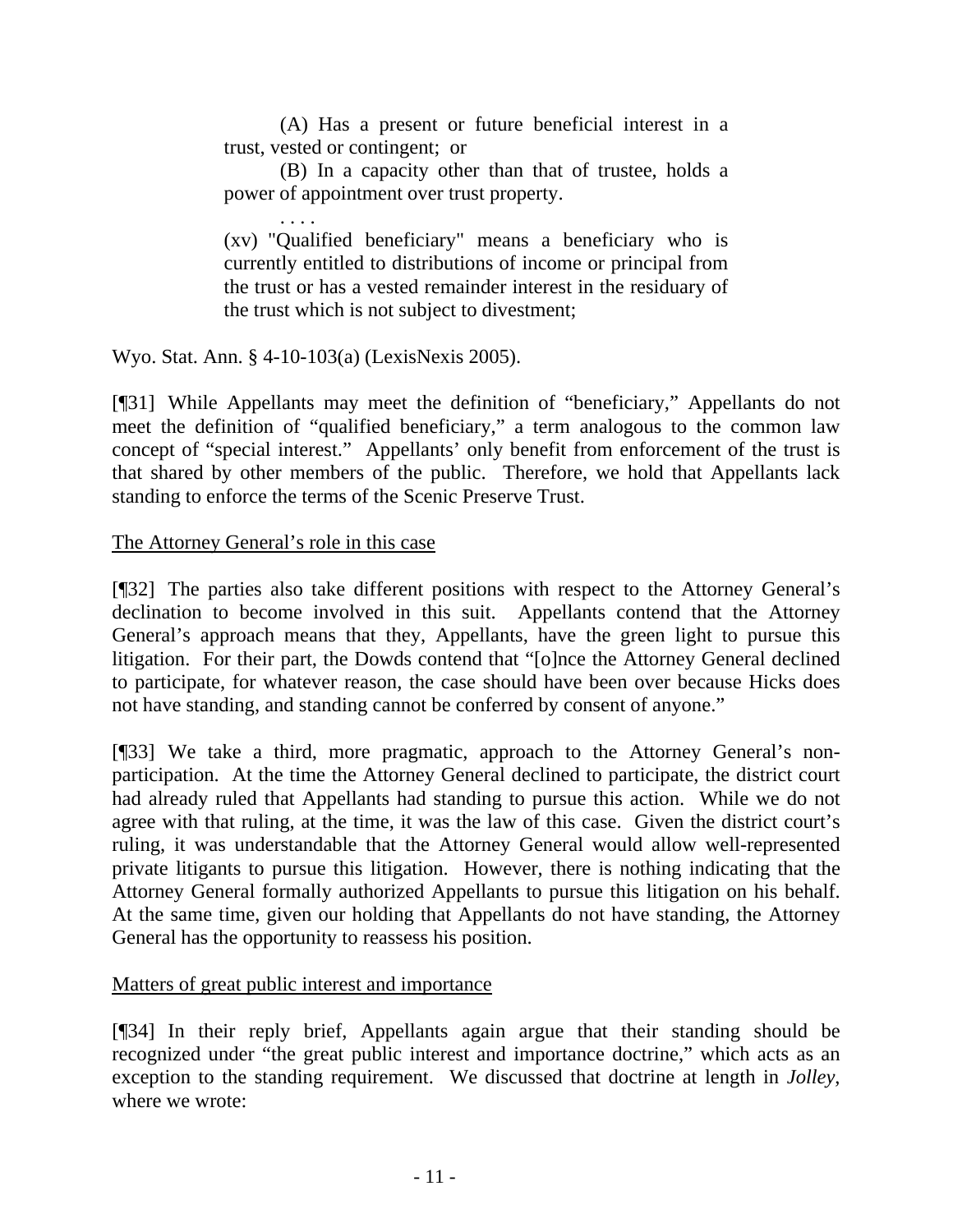The doctrine of great public interest or importance should be applied cautiously:

The question of great public importance rests with this court, *Kellner v. District Court In and For City and County of Denver*, 127 Colo. 320, 256 P.2d 887, 888. This exception must be applied with caution and its exercise must be a matter where strict standards are applied to avoid the temptation to apply the judge's own beliefs and philosophies to a determination of what questions are of great public importance.

*Brimmer v. Thomson*, 521 P.2d 574, 578 (Wyo.1974). We decline to expand the doctrine to encompass alleged violations of an agency's rules and regulations that do not directly implicate the constitutionality of legislation or an agency's actions or inactions.

*Jolley,* ¶ 10, 38 P.3d at 1078-79.

[¶3[5](#page-14-0)] Here, Appellants argue that the Board violated Wyo. Const. art. 3,  $\S 36^5$  and/or Wyo. Const. art. 1[6](#page-14-1)  $\frac{1}{5}$  6.<sup>6</sup> These arguments were neither referenced in Appellants' complaint nor meaningfully developed below. Also, in their appellate brief, Appellants devote only slightly more than one page to the constitutional arguments. In that one page, Appellants do not establish how article 3 of the Wyoming Constitution applies to this matter, given that the article concerns the legislative branch. Appellants also do not provide much to establish that Wyo. Const. art. 16 § 6 would apply to the transactions at issue. In addition, because Wyoming's Uniform Trust Code and the common law both provide guidance regarding the persons who maintain standing to enforce a charitable trust, perhaps the "great public interest or importance" exception should be employed

<sup>5</sup> **Wyo. Const. art. 3 § 36. Prohibited appropriations.**

<span id="page-14-0"></span>No appropriation shall be made for charitable, industrial, educational or benevolent purposes to any person, corporation or community not under the absolute control of the state, nor to any denominational or sectarian institution or association.

<span id="page-14-1"></span><sup>6</sup> **Wyo. Const. art. 16 § 6. Loan of credit; donations prohibited; works of internal improvement** 

Neither the state nor any county, city, township, town, school district, or any other political subdivision, shall loan or give its credit or make donations to or in aid of any individual, association or corporation, except for necessary support of the poor, nor subscribe to or become the owner of the capital stock of any association or corporation, except that funds of public employee retirement systems and the permanent funds of the state of Wyoming may be invested in such stock under conditions the legislature prescribes. The state shall not engage in any work of internal improvement unless authorized by a twothirds (2/3) vote of the people.